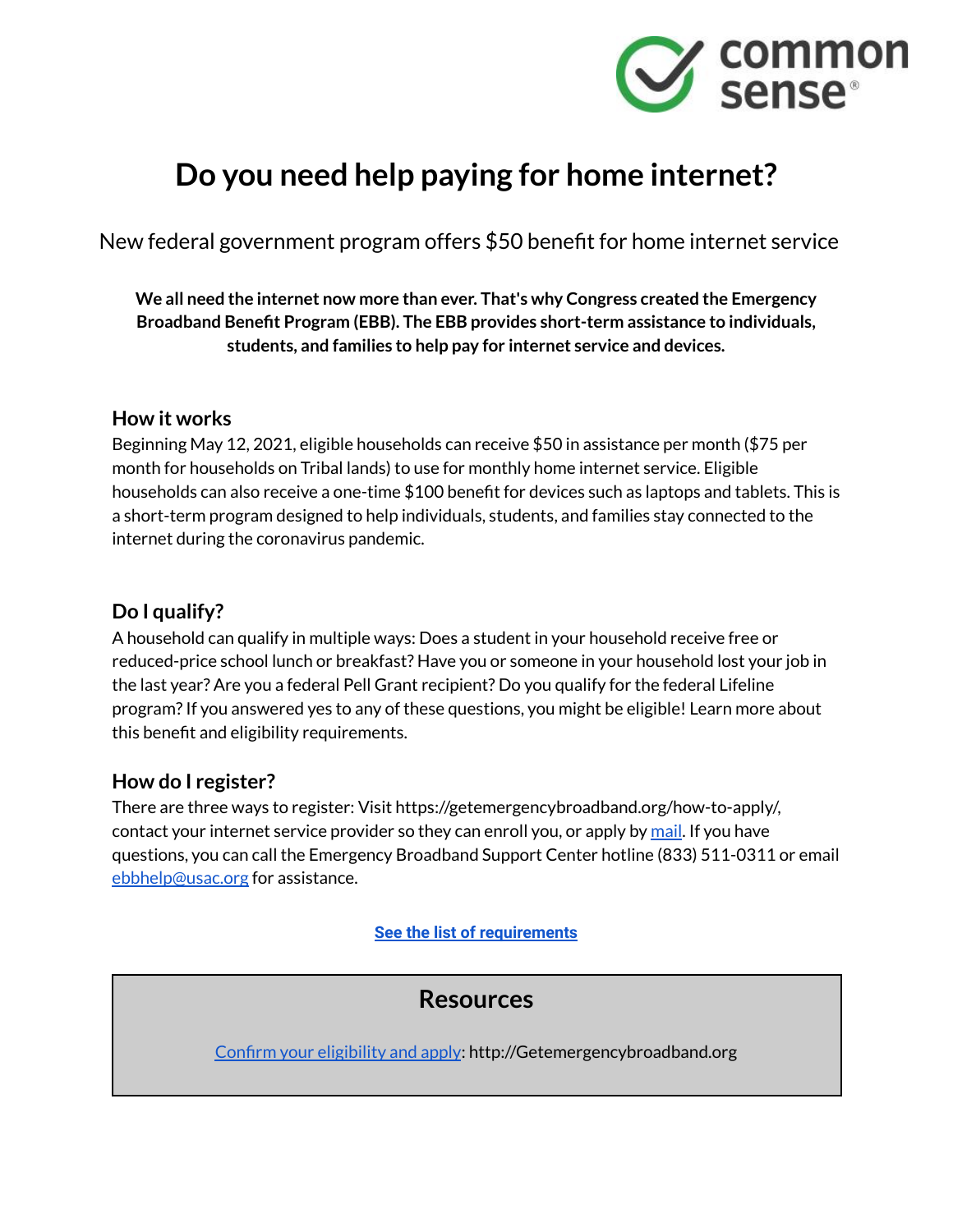Find EBB [providers](https://getemergencybroadband.org/companies-near-me/) in your area: https://getemergencybroadband.org/companies-near-me/

#### Learn more [about](http://www.ebbhelp.org) the EBB: http://www.ebbhelp.org

EBB in the [news](https://www.vice.com/en/article/epnnnj/how-to-get-discount-internet-bill-from-government-emergency-broadband-benefit-program-may-12):

https://www.vice.com/en/article/epnnnj/how-to-get-discount-internet-bill-from-government-e mergency-broadband-benefit-program-may-12

[Common](https://www.commonsensemedia.org/kids-action/blog/the-emergency-broadband-benefit-program) Sense: The EBB will connect more families than ever before:

https://www.commonsensemedia.org/kids-action/blog/the-emergency-broadband-benefit-pro gram

### *Provider information (more to come)*

[Comcast](http://d2e111jq13me73.cloudfront.net/sites/default/files/uploads/ebb-flyer_partner_0.pdf)*: http://d2e111jq13me73.cloudfront.net/sites/default/files/uploads/ebb-flyer\_partner\_0.pdf [Cox:](https://www.cox.com/residential/internet/ebb.html) https://www.cox.com/residential/internet/ebb.html*

# **FAQs**

**How will I receive this benefit? Is it a direct depositto my bank account?** The EBB program is accessed directly through your internet provider. Similar to a coupon or discount, this benefit is applied to the cost of internet service from the provider of your choice. For example, if you sign up for a home internet plan that costs \$60 per month, beneficiaries under the EBB program would automatically receive \$50 toward the listed price. This means you would only need to pay \$10 out of pocket for a \$60 service.

**My child receives free or reduced-price lunch or breakfast at school. What do I need to do to sign up for EBB?** You'll need to contact your child's school to get documentation that your child received free or reduced-price school breakfasts or lunches in the 2019–20 or 2020–21 school year(s).

**Will I need to provide my Social Security number (SSN) to sign up? No. If a household is unable to** provide an SSN or feels uncomfortable doing so, they can use a government-issued ID, passport, driver's license, tribal identification number, or individual taxpayer identification number (ITIN) documentation.

**How long willthis program last?** This is a short-term program. Enrollment will close six months after the Secretary of Health and Human Services determines that the public health emergency is over, or when money for the program runs out, whichever comes first.